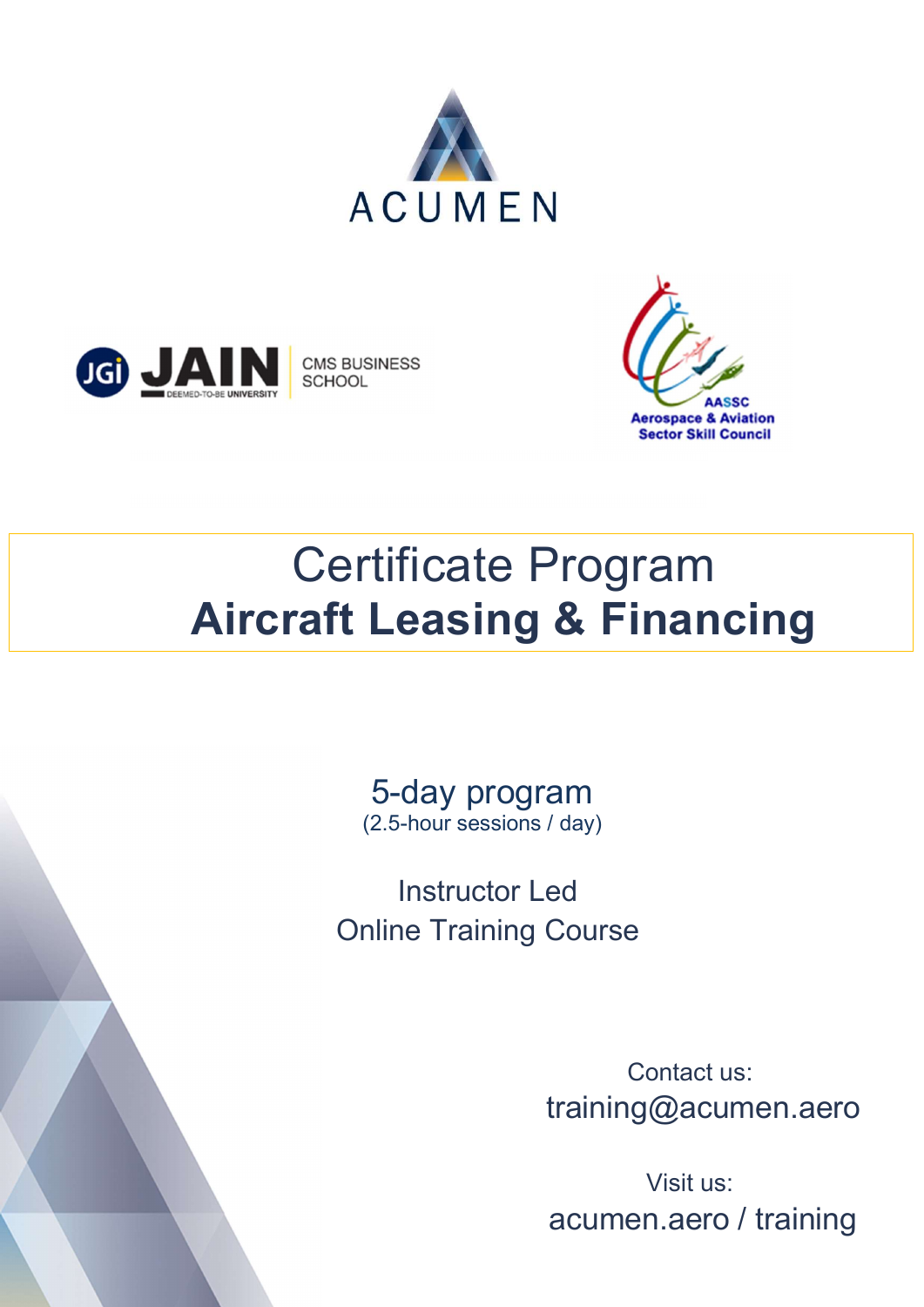### **Objective**

This five-day (2.5-hour sessions daily) instructor led online certificate program specifically designed for individuals who will be able to gain knowledge and insights into aircraft leasing and finance. Suited to professionals with a detailed understanding of the dynamics of aviation leasing and financing markets with experience of various aircraft appraised values and their implications on aircraft leasing and finance.

Learning Outcomes

Upon course completion, participants will have an understanding of:

- Introduction aircraft Leasing and Financing
- Aircraft leasing and financing market overview
- Aircraft Financing and Aircraft Leasing and financing structures
- Maintenance Repair organisations and Regulatory environment
- Technical and asset management /Engine lease management
- Maintenance reserves
- Lease agreement overview
- Aircraft values and interpretation including case study
- Role of digitization in commercial aviation eco system

### Who Should Attend?

- Executives from the airline industry
- Executives from leasing and financial institutions, banking sectors, government representatives, legal insurance companies.
- Also suitable for post graduates / graduates / diploma holders from management / aerospace/ aeronautical engineering institutes.
- Experienced aircraft maintenance personnel who are wishing to shift their career to leasing industry
- Technical representatives / inspectors



1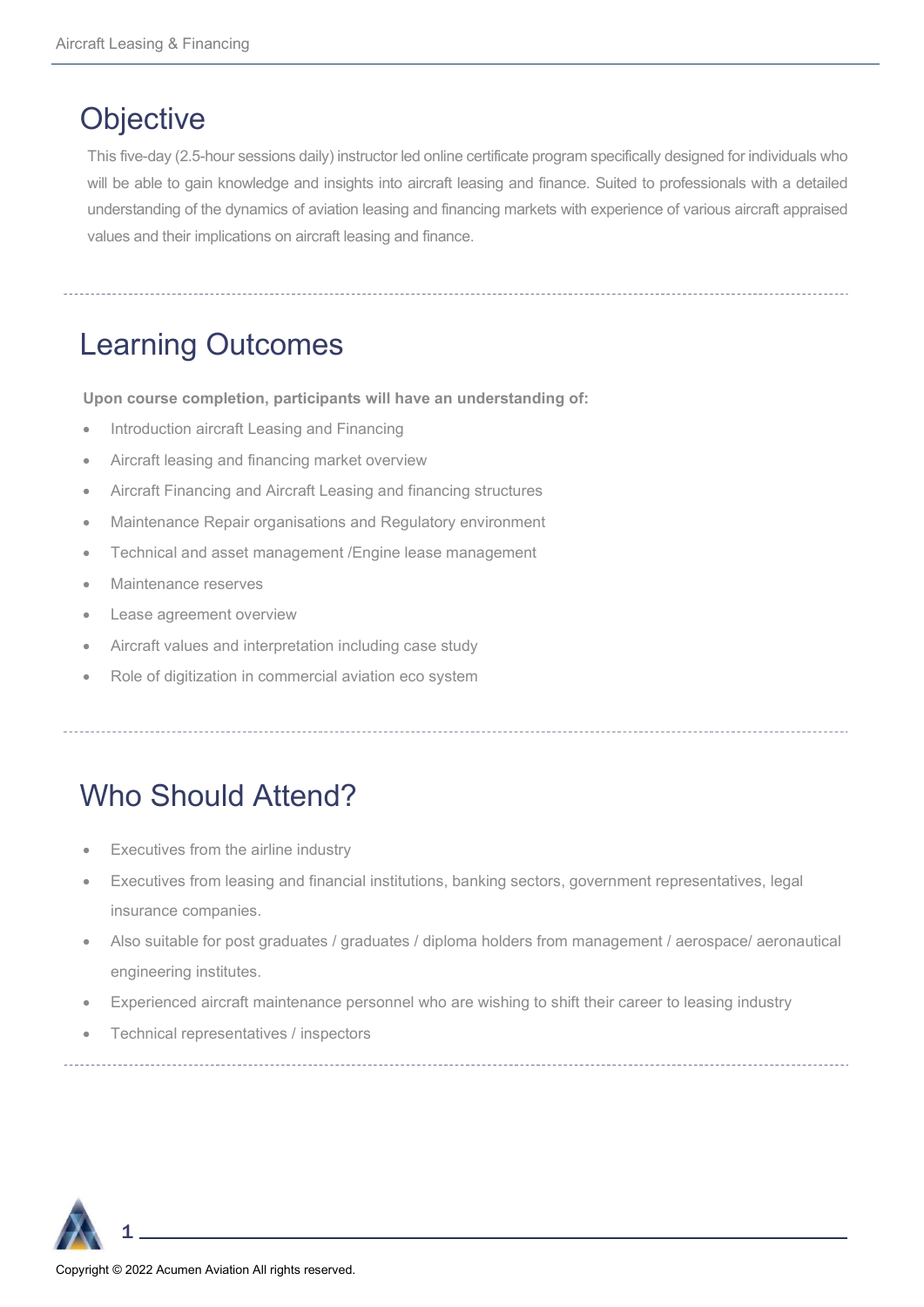## Fees, Payment and Course Info

| <b>Course Fees</b>         | Fees and group discount: Please write to us<br>Email: training@acumen.aero                                                                                                                                                                                                                                                  |
|----------------------------|-----------------------------------------------------------------------------------------------------------------------------------------------------------------------------------------------------------------------------------------------------------------------------------------------------------------------------|
| Mode of Payment            | Via-credit card through payment link or through wire transfer,<br>details will be provided upon request. Please write to :<br>training@acumen.aero                                                                                                                                                                          |
| <b>Course Delivery</b>     | Training will be conducted Online using online training platform.<br>Course will include reading material, case study and exercises to develop<br>the confidence level of the participants.                                                                                                                                 |
| <b>Course Dates</b>        | Please visit our website: acumen.aero/training                                                                                                                                                                                                                                                                              |
| Duration / Timings         | 5 Days / 2.5-hour sessions daily. 11:00 a.m. to 1:30 p.m. GMT                                                                                                                                                                                                                                                               |
| <b>Course Award</b>        | Soft copy of the certificate will be issued jointly issued by Acumen and CMS<br>Business School, Jain (Deemed-to-be university) / Aerospace and Aviation<br>Sector Skill Council (AASSC). Hard copies will be couriered to the<br>candidates upon request with additional courier charges.                                  |
| Requirements               | • Desktop / laptop with compatible OS: Windows 7 (Version 6.1 and<br>above), Mac OS X 10.10 and above<br>Built-in / plugged-in / wireless speakers and microphone<br>• Web camera<br>Internet Speed 8Mbps for audio, video, and screen sharing<br>Supported Web Browsers: Chrome - 55 and above / Firefox - 54 and<br>above |
| <b>Course Material</b>     | Training material (soft copy) will be given to all the participants.                                                                                                                                                                                                                                                        |
| <b>Contact Information</b> | +91 9892420363.<br>Email: training@acumen.aero                                                                                                                                                                                                                                                                              |

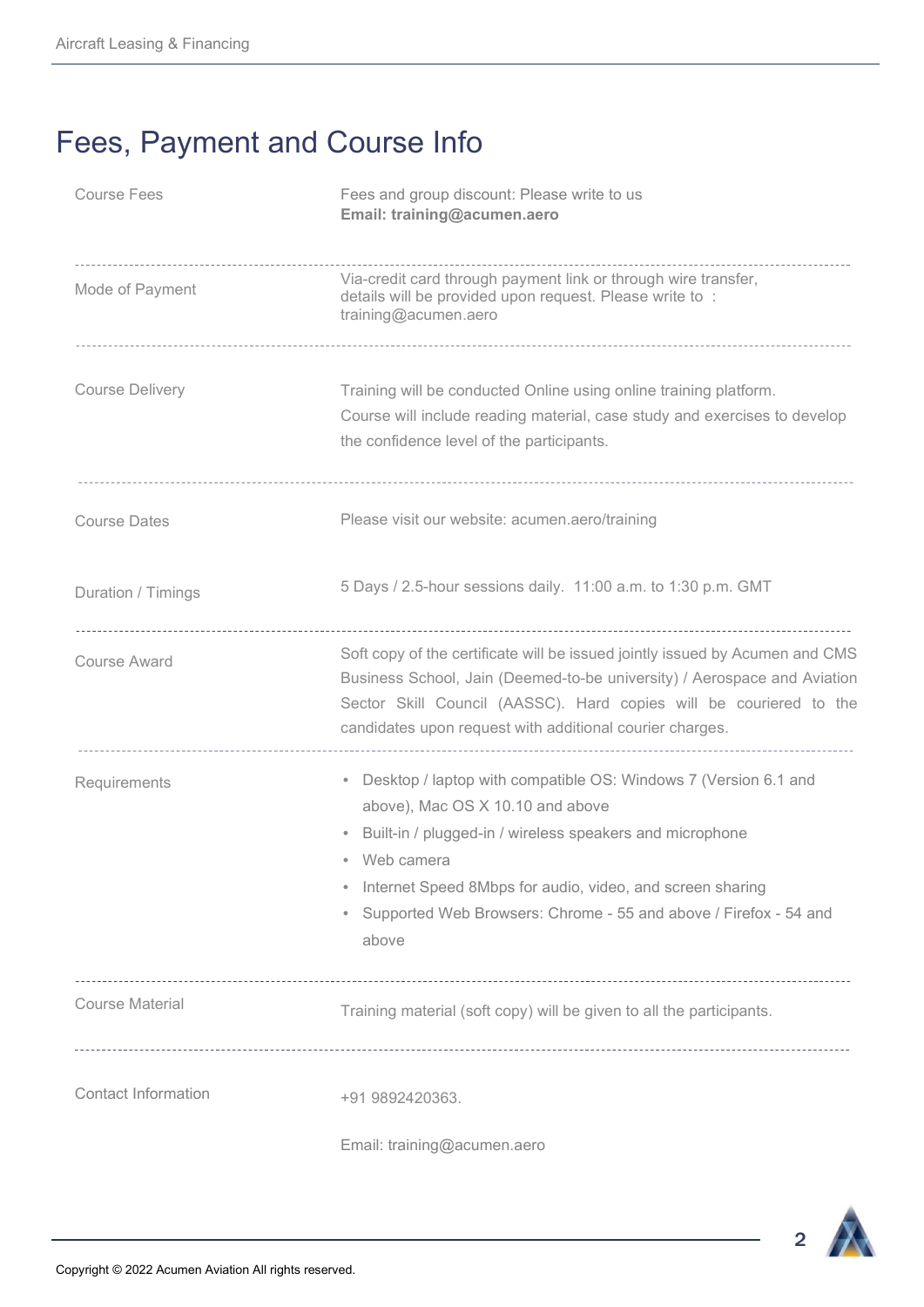# About Us Acumen Aviation

Acumen is an aircraft asset lease manager with a global platform, established in 2009, headquartered in Ireland with offices in India, China and the USA. Acumen's management team has over 300 years of cumulative experience with a permanent staff of over 90 people. Acumen offers a full range of services throughout the lifecycle of the aircraft including aircraft sourcing, pre-purchase inspections (physical and records), project management, lease management, re-marketing, fleet audits, aircraft trading, power plant management, aircraft valuations and CAMO services. Its customers include aircraft lessors, airlines, banks, private equity and investors.

### Aerospace and Aviation Sector Skill Council, India (aassc.in)

Aerospace and Aviation Sector Skill Council (AASSC) is the apex body in skill development in the emerging aerospace and aviation sector. AASSC has been formed under the Government and Industry led initiative to skill Indian labor force. AASSC is one of the various Sector Skill Councils (SSC) which has been formed with the help of grant from National Skill Development Corporation (NSDC). AASSC was incorporated as a Section 8 Company (under Companies Act 2013) on 12th September 2014. The promoters of the company are Hindustan Aeronautics Limited (HAL), Bangalore Chamber of Industries & Commerce (BCIC) and Society of Indian Aerospace Technologies & Industries (SIATI). Acumen Aviation and AASSC have signed MOU jointly to launch certificate and diploma programs.

#### CMS Business School (bschool.cms.ac.in)

Jain (Deemed-to-be University) is one of the top private universities in India that draws students from more than 25 countries to one of the world's fastest growing cities – Bangalore, empowering students to challenge conventional thinking and pursue original ideas. It is a destination for highly ambitious students who want to excel in their career and become experts in their areas of interest. It continues to advocate creativity, innovation and sportsmanship and takes pride in having produced several inspiring personalities. A deemed university for eight years, it has steadily managed to clinch top positions in various ranking surveys.

### SWIMS Aviation, South Korea (swimsaviation.com)

Based in South Korea, SWIMS is an aviation consulting company specialized in providing technical aviation services and aircraft redelivery management for commercial and private aircraft. Newly launched in Korea and providing best solution for managing the aircraft with expertise, reliability and transparency. Acumen has partnered with SWIMS Aviation to offer our training programs in Korean language.

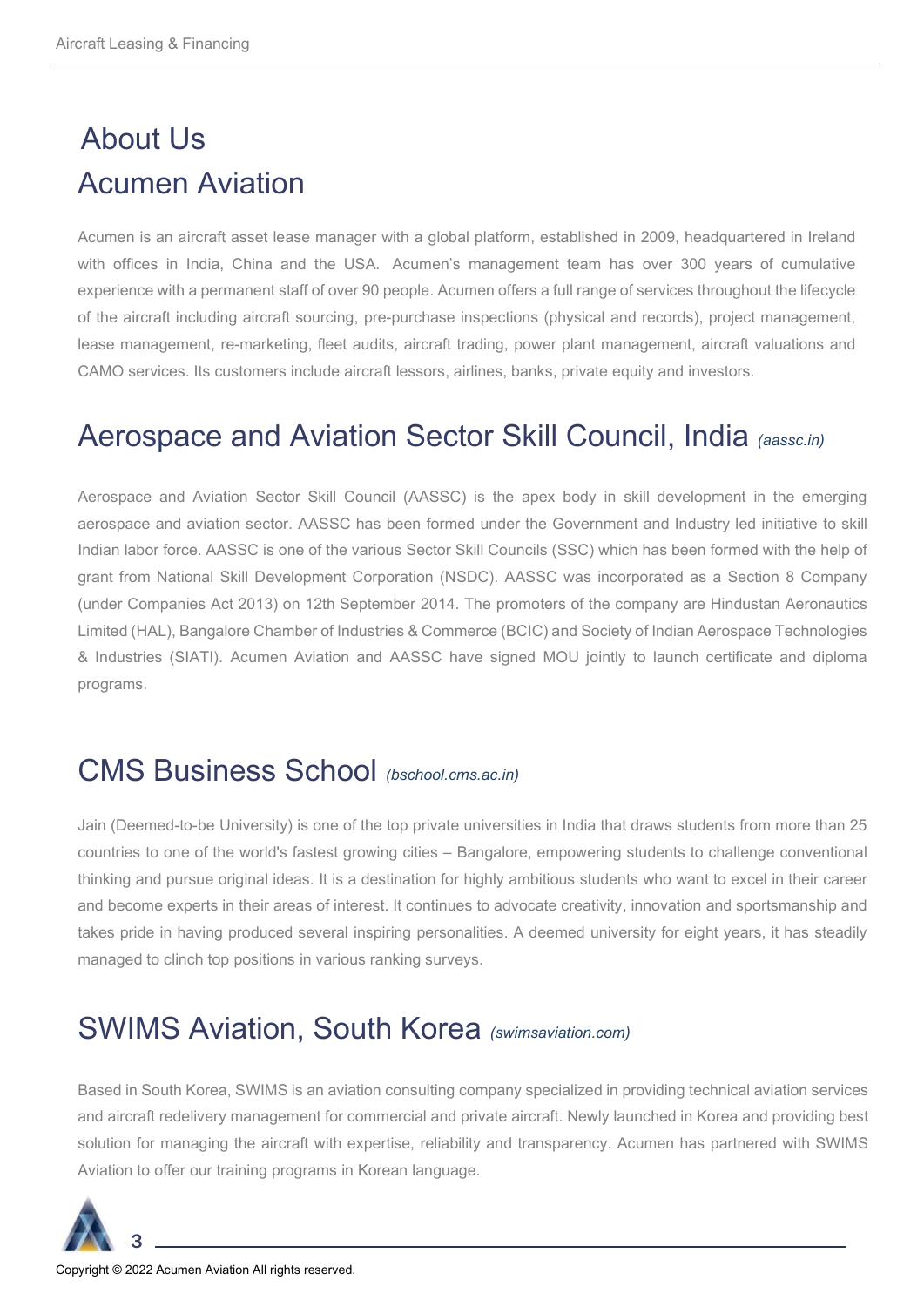### Other certificate / post graduate & diploma programs in aircraft leasing and finance sector



Acumen has acquired significant professional expertise in aircraft asset management sector over the years. To address knowledge and skill gaps of the workforce within this sector, these programs provide an opportunity for aviation professionals to upskill.

Course design is based on Training Need Analysis (TNA) and expertise. Participants will learn through live interactive sessions, case studies and assignments. All these courses will be held online and are instructor led.



4